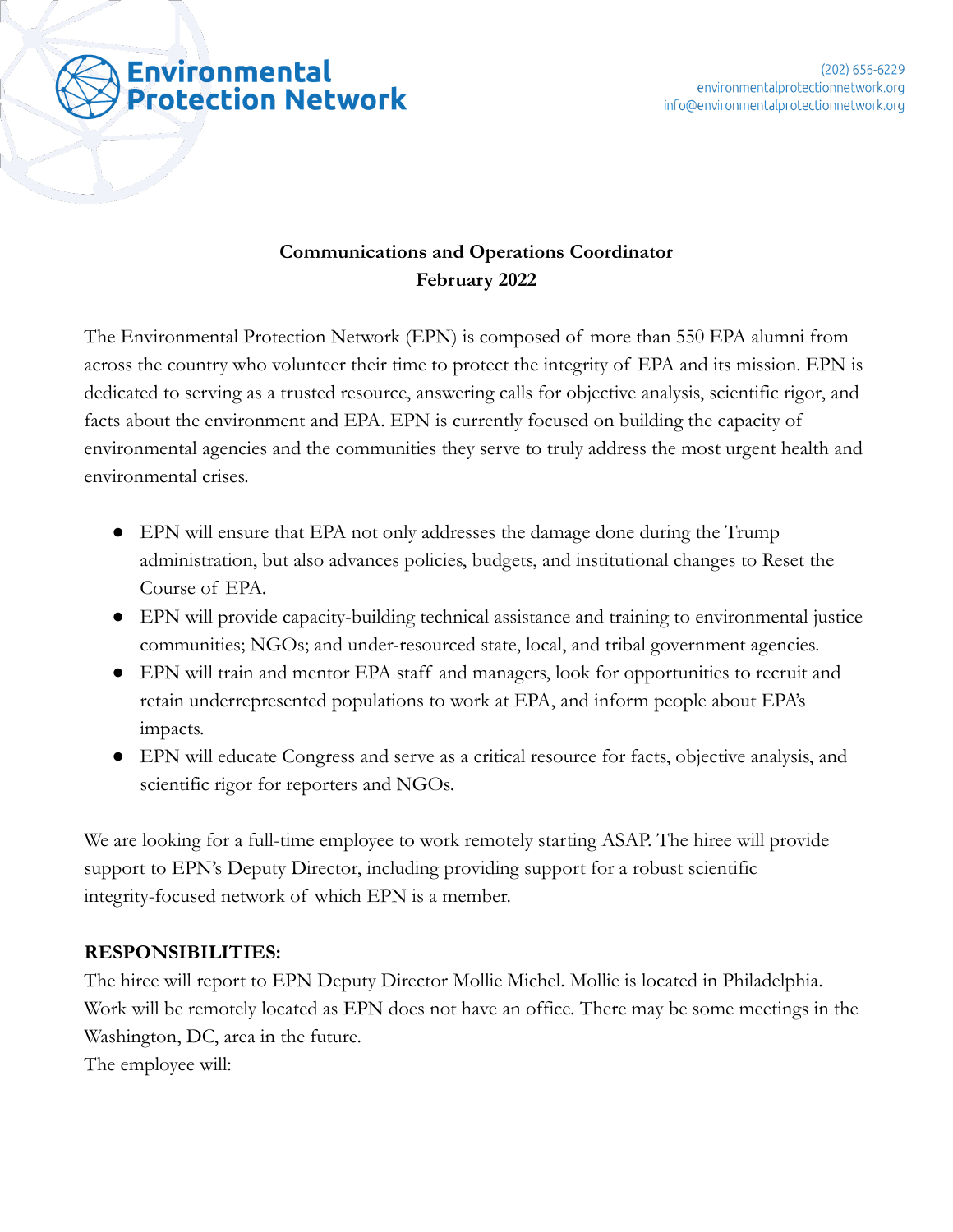- Assist EPN's Deputy Director to implement EPN's communications strategy, including, but not limited to:
	- Gathering relevant media clips to share with EPN's staff and members;
	- Crafting social media messaging and management of scheduling posts on Twitter, Facebook, and LinkedIn;
	- Tracking reporter interviews and stories;
	- Looking for opportunities to partner with other NGOs.
- Support EPN's Deputy Director to launch an effort to recruit and retain a greater diversity of people to work at EPA, and to bring EPA alumni to universities for recruitment events and guest lectures
- Schedule meetings for EPN staff and volunteers
- Update EPN's database with tasks and accomplishments
- Monitor EPN's email delivery systems
- Coordinate and support efforts of existing scientific integrity-focused network, of which EPN is an active member. This includes, but is not limited to:
	- Maintain solid infrastructure and operations. Oversee implementation of goals and strategies set by the network of civil society organizations, science and clinical advocacy groups, labor unions, scientists, science policy experts, grassroots organizations, and other stakeholders. Develop relationships with key coalition members.
	- Oversee and facilitate weekly Steering Committee meetings and monthly network meetings. Encourage and facilitate opportunities for collaborative statements, joint letters, lobby days, editorial board meetings, and other outreach and communications efforts.
	- Alongside network Steering Committee and two other support staff,
		- Identify and develop resources for network members that advance strategic goals.
	- Help tell the story of political interference in science across issues.
- Support and assist EPN and UCS on other tasks as needed

## **QUALIFICATIONS:**

- At least 2-3 years of relevant work experience;
- Interest in US environmental and health policy, and the work of EPA and other federal agencies;
- Ability to work independently, work on many different projects, and switch effectively from one task to another;